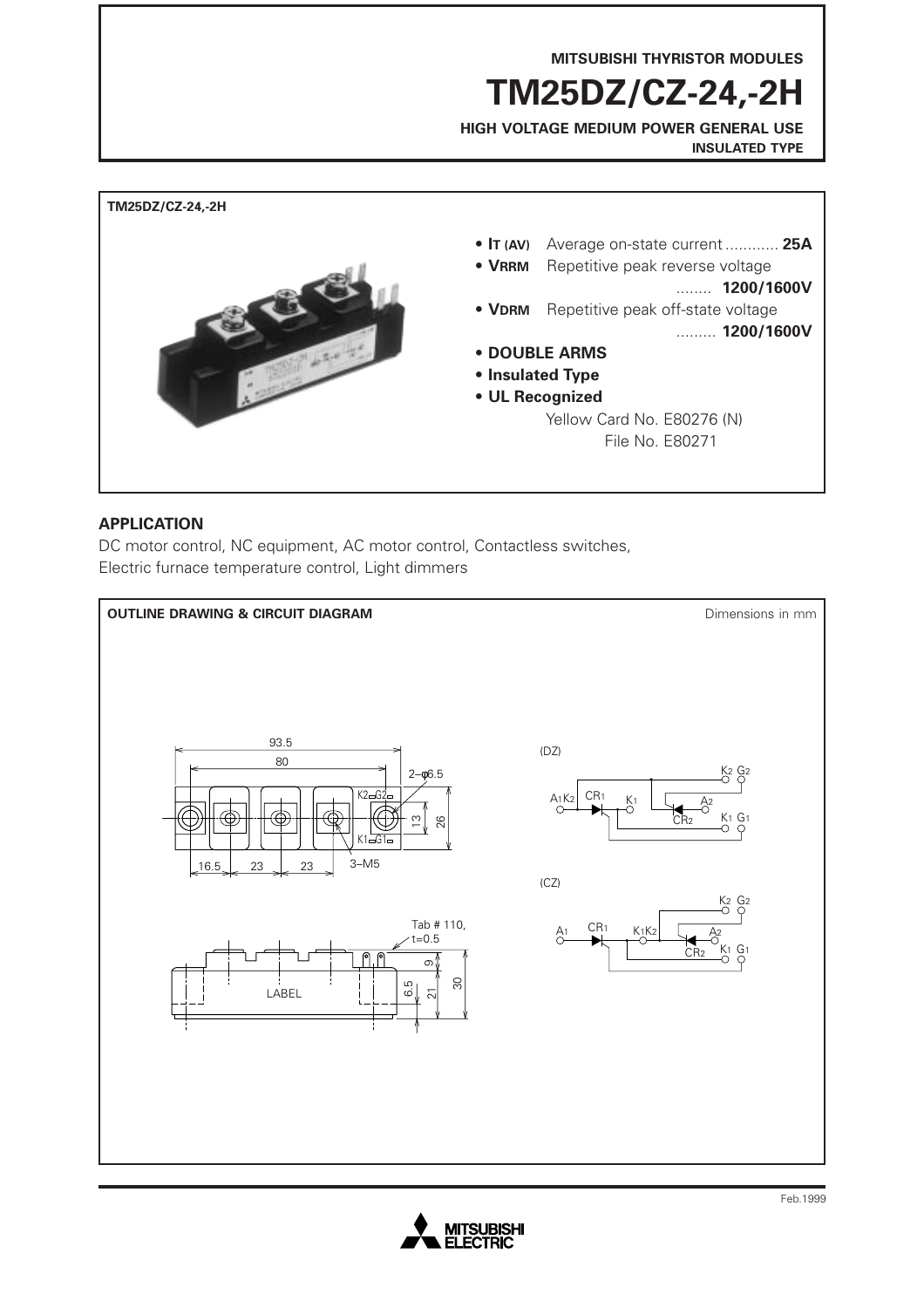# **TM25DZ/CZ-24,-2H**

### **HIGH VOLTAGE MEDIUM POWER GENERAL USE INSULATED TYPE**

#### **ABSOLUTE MAXIMUM RATINGS**

| Symbol      | Parameter                             | Voltage class |      |      |
|-------------|---------------------------------------|---------------|------|------|
|             |                                       | 24            | 2H   | Unit |
| <b>VRRM</b> | Repetitive peak reverse voltage       | 1200          | 1600 |      |
| <b>VRSM</b> | Non-repetitive peak reverse voltage   | 1350          | 1700 |      |
| $VR$ (DC)   | DC reverse voltage                    | 960           | 1280 |      |
| <b>VDRM</b> | Repetitive peak off-state voltage     | 1200          | 1600 |      |
| <b>VDSM</b> | Non-repetitive peak off-state voltage | 1350          | 1700 |      |
| $VD$ (DC)   | DC off-state voltage                  | 960           | 1280 |      |

| Symbol          | Parameter                                 | Conditions                                       | Ratings             | Unit         |
|-----------------|-------------------------------------------|--------------------------------------------------|---------------------|--------------|
| <b>IT (RMS)</b> | RMS on-state current                      | 39                                               |                     | А            |
| IT (AV)         | Average on-state current                  | Single-phase, half-wave 180° conduction, TC=87°C | 25                  | А            |
| <b>ITSM</b>     | Surge (non-repetitive) on-state current   | One half cycle at 60Hz, peak value               | 500                 | А            |
| $1^2$ t         | $12t$ for fusing                          | Value for one cycle of surge current             | $1.0 \times 10^{3}$ | $A^2s$       |
| di/dt           | Critical rate of rise of on-state current | VD=1/2VDRM, IG=0.5A, Ti=125°C                    | 100                 | $A/\mu s$    |
| PGM             | Peak gate power dissipation               |                                                  | 5.0                 | W            |
| PG (AV)         | Average gate power dissipation            |                                                  | 0.5                 | W            |
| VFGM            | Peak gate forward voltage                 |                                                  | 10                  | V            |
| <b>VRGM</b>     | Peak gate reverse voltage                 |                                                  | 5.0                 | $\vee$       |
| <b>IFGM</b>     | Peak gate forward current                 |                                                  | 2.0                 | А            |
| Tì.             | Junction temperature                      |                                                  | $-40 - +125$        | $^{\circ}$ C |
| Tstg            | Storage temperature                       |                                                  | $-40 - +125$        | $^{\circ}$ C |
| Viso            | Isolation voltage                         | Charged part to case                             | 2500                | $\vee$       |
|                 | Mounting torque                           | Main terminal screw M5                           | $1.47 - 1.96$       | $N \cdot m$  |
|                 |                                           |                                                  | $15 - 20$           | kg∙cm        |
|                 |                                           |                                                  | $1.96 - 2.94$       | N·m          |
|                 |                                           | Mounting screw M6                                | $20 - 30$           | kg·cm        |
|                 | Weight                                    | <b>Typical value</b>                             | 160                 | g            |

#### **ELECTRICAL CHARACTERISTICS**

| Symbol      | Parameter                                  |                                                                    | Limits |      |      |           |
|-------------|--------------------------------------------|--------------------------------------------------------------------|--------|------|------|-----------|
|             |                                            | Test conditions                                                    |        | Typ. | Max. | Unit      |
| <b>IRRM</b> | Repetitive peak reverse current            | T <sub>i</sub> =125°C, VRRM applied                                |        |      | 10   | mA        |
| <b>IDRM</b> | Repetitive peak off-state current          | T <sub>i</sub> =125°C, VDRM applied                                |        |      | 10   | mA        |
| <b>VTM</b>  | On-state voltage                           | Ti=125°C, ITM=75A, instantaneous meas.                             |        |      | 1.8  |           |
| dv/dt       | Critical rate of rise of off-state voltage | Ti=125°C, VD=2/3VDRM                                               | 500    |      |      | $V/\mu s$ |
| <b>VGT</b>  | Gate trigger voltage                       | Ti=25°C, VD=6V, RL=2 $\Omega$                                      |        |      | 3.0  |           |
| VGD         | Gate non-trigger voltage                   | $T_i = 125$ °C, VD= $1/2$ VDRM                                     | 0.25   |      |      |           |
| GT          | Gate trigger current                       | Ti=25°C. VD=6V. RL=2 $\Omega$                                      | 10     |      | 50   | mA        |
| $Rth$ (j-c) | Thermal resistance                         | Junction to case (per 1/2 module)                                  |        |      | 0.8  | °C/W      |
| Rth (c-f)   | Contact thermal resistance                 | Case to fin, conductive grease applied (per 1/2 module)            |        |      | 0.2  | °C/W      |
|             | Insulation resistance                      | Measured with a 500V megohmmeter between main terminal<br>and case | 10     |      |      | $M\Omega$ |

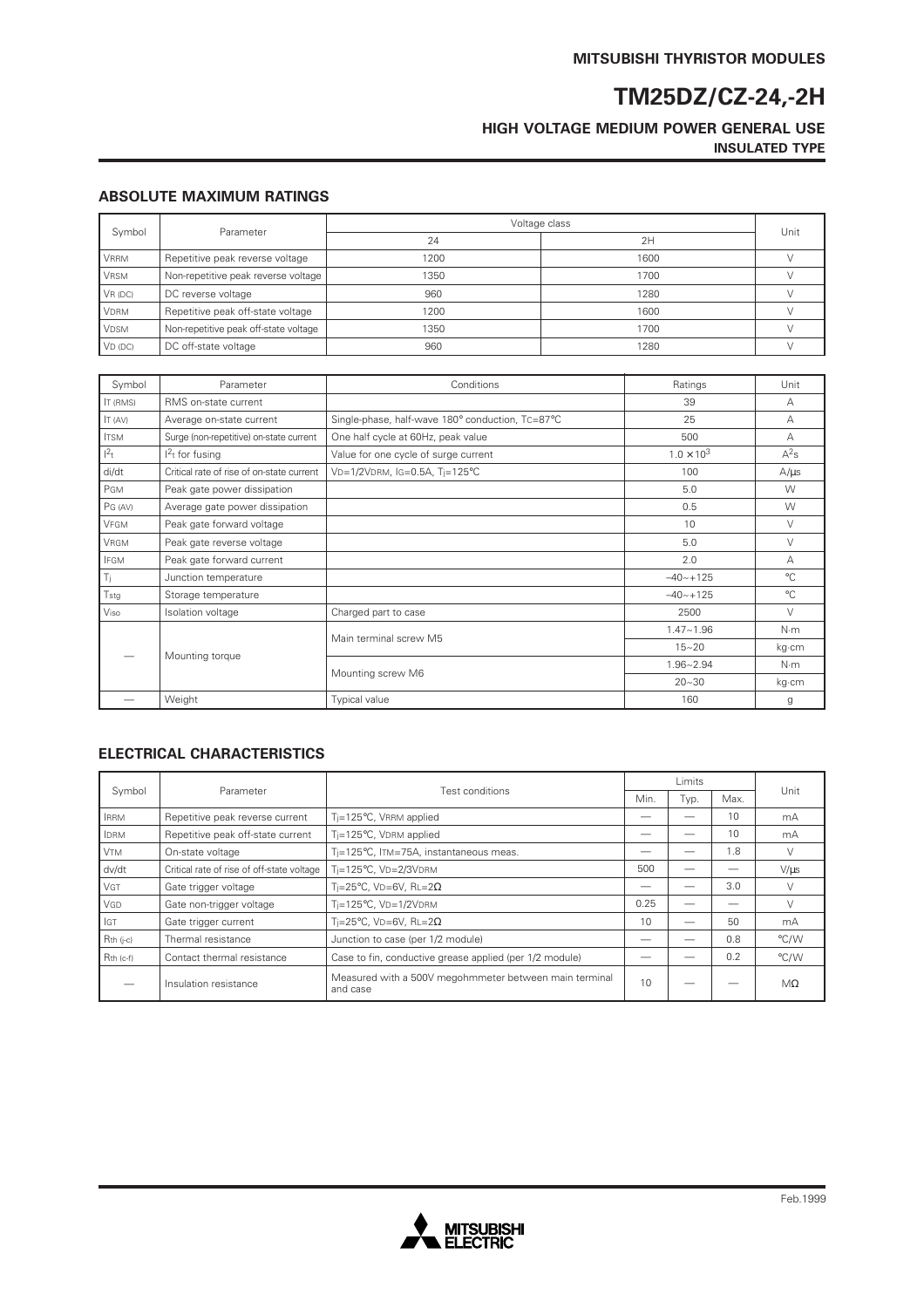## **TM25DZ/CZ-24,-2H**

**HIGH VOLTAGE MEDIUM POWER GENERAL USE INSULATED TYPE**



#### **PERFORMANCE CURVES**

10

 $3.0V$ 

T T N

 $\Box$ 

 $10<sup>c</sup>$ 

GATE VOLTAGE (V)

GATE VOLTAGE (V)

 $\frac{1}{50}$ m

V

 $\top$ 25°C

 $10 - \frac{1}{7}$ 

7 5 4











 $10<sup>1</sup>2$  3 5 7 10  $2$  2 3 5 7 10  $3$  2 3 5 7 10  $4$ 

 $0.50M$ 

 $V$ GD $=$ 0.25V

T

 $IFGN=2.0A$ 

 $\lambda = 2$ .

Ē

 $\mathbb{R}^2$ 

TT

TRANSIENT THERMAL IMPEDANCE

TRANSIENT THERMAL IMPEDANCE

CASE TEMPERATURE (°C)

CASE TEMPERATURE (°C)

| | | | |<br>GM=5.0W